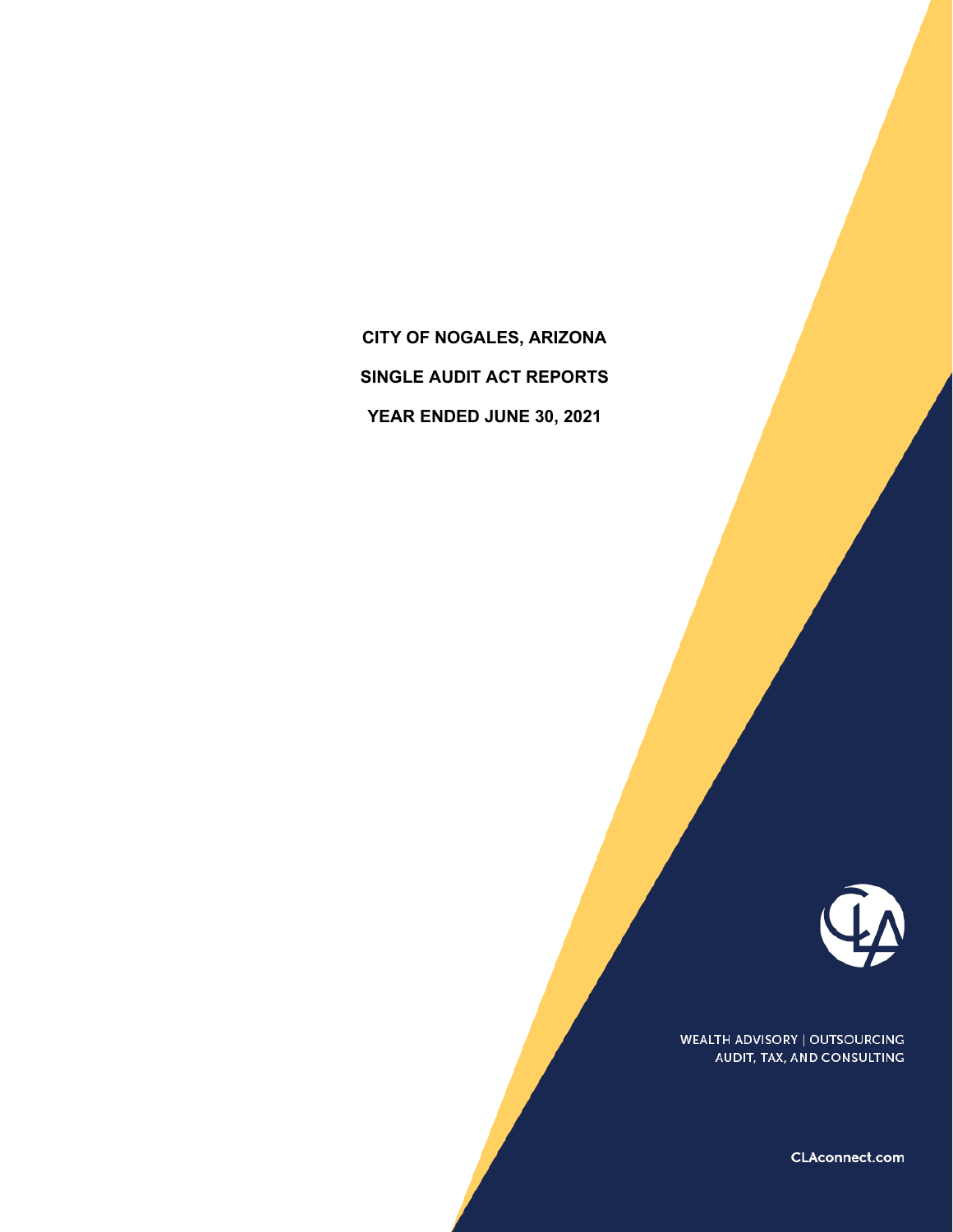# **CITY OF NOGALES, ARIZONA TABLE OF CONTENTS YEAR ENDED JUNE 30, 2021**

| <b>INDEPENDENT AUDITORS' REPORT ON INTERNAL CONTROL OVER</b><br><b>FINANCIAL REPORTING AND ON COMPLIANCE AND OTHER MATTERS</b><br><b>BASED ON AN AUDIT OF FINANCIAL STATEMENTS PERFORMED IN</b><br><b>ACCORDANCE WITH GOVERNMENT AUDITING STANDARDS</b> | 1              |
|---------------------------------------------------------------------------------------------------------------------------------------------------------------------------------------------------------------------------------------------------------|----------------|
| <b>INDEPENDENT AUDITORS' REPORT ON COMPLIANCE FOR EACH MAJOR</b><br>FEDERAL PROGRAM, REPORT ON INTERNAL CONTROL OVER<br><b>COMPLIANCE, AND REPORT ON THE SCHEDULE OF EXPENDITURES OF</b><br>FEDERAL AWARDS REQUIRED BY THE UNIFORM GUIDANCE             | 3              |
| <b>SCHEDULE OF FINDINGS AND QUESTIONED COSTS</b>                                                                                                                                                                                                        |                |
| <b>SUMMARY OF AUDITORS' RESULTS</b>                                                                                                                                                                                                                     | 6              |
| <b>FINANCIAL STATEMENT FINDINGS</b>                                                                                                                                                                                                                     | $\overline{7}$ |
| FEDERAL AWARD FINDINGS AND QUESTIONED COSTS                                                                                                                                                                                                             | 10             |
| <b>SCHEDULE OF EXPENDITURES OF FEDERAL AWARDS</b>                                                                                                                                                                                                       | 11             |
| NOTES TO SCHEDULE OF EXPENDITURES OF FEDERAL AWARDS                                                                                                                                                                                                     | 12             |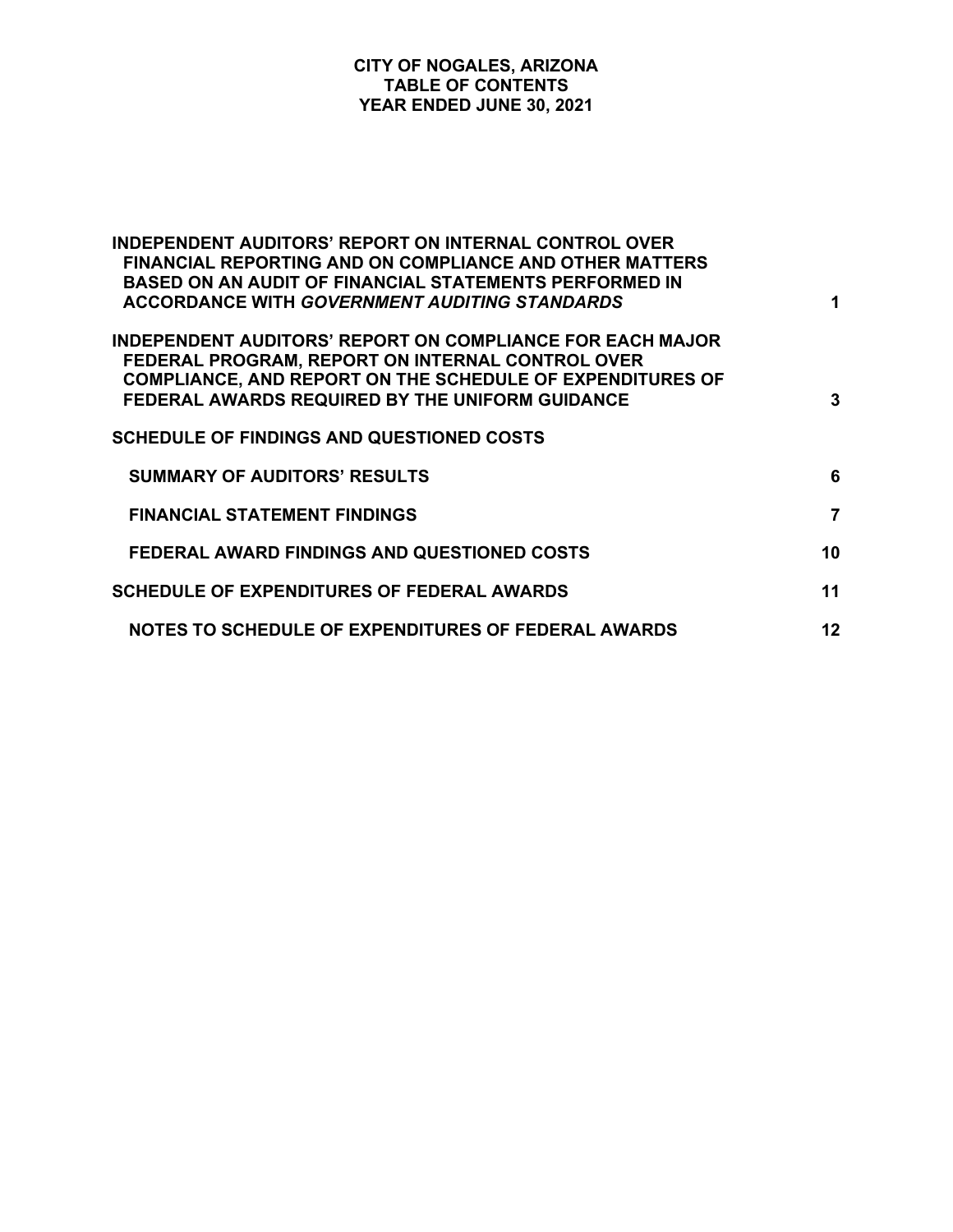

**CliftonLarsonAllen LLP CLAconnect.com**

#### **INDEPENDENT AUDITORS' REPORT ON INTERNAL CONTROL OVER FINANCIAL REPORTING AND ON COMPLIANCE AND OTHER MATTERS BASED ON AN AUDIT OF FINANCIAL STATEMENTS PERFORMED IN ACCORDANCE WITH** *GOVERNMENT AUDITING STANDARDS*

Honorable Mayor and City Council City of Nogales, Arizona Nogales, Arizona

We have audited, in accordance with the auditing standards generally accepted in the United States of America and the standards applicable to financial audits contained in *Government Auditing Standards* issued by the Comptroller General of the United States, the financial statements of the governmental activities, business-type activities, each major fund, and the aggregate remaining fund information of the City of Nogales, Arizona (City), as of and for the year ended June 30, 2021, and the related notes to the financial statements, which collectively comprise the City's basic financial statements, and have issued our report thereon dated April 13, 2022. Our report includes a reference to other auditors who audited the financial statements of the Nogales Housing Authority Enterprise Fund, as described in our report on the City of Nogales, Arizona's financial statements. This report does not include the results of the other auditor's testing of internal control over financial reporting or compliance and other matters that are reported on separately by those auditors.

# **Internal Control Over Financial Reporting**

In planning and performing our audit of the financial statements, we considered the City's internal control over financial reporting (internal control) as a basis for designing audit procedures that are appropriate in the circumstances for the purpose of expressing our opinions on the financial statements, but not for the purpose of expressing an opinion on the effectiveness of the City's internal control. Accordingly, we do not express an opinion on the effectiveness of the City's internal control.

A *deficiency in internal control* exists when the design or operation of a control does not allow management or employees, in the normal course of performing their assigned functions, to prevent, or detect and correct, misstatements on a timely basis. A *material weakness* is a deficiency, or a combination of deficiencies, in internal control such that there is a reasonable possibility that a material misstatement of the City's financial statements will not be prevented, or detected and corrected on a timely basis. A *significant deficiency* is a deficiency, or a combination of deficiencies, in internal control that is less severe than a material weakness, yet important enough to merit attention by those charged with governance.

Our consideration of internal control was for the limited purpose described in the first paragraph of this section and was not designed to identify all deficiencies in internal control that might be material weaknesses or significant deficiencies and therefore, material weaknesses or significant deficiencies may exist that have not been identified. We did identify certain deficiencies in internal control, described in the accompanying schedule of findings and questioned costs as items 2021-001 to 2021-003 that we consider to be material weaknesses.



CLA is an independent member of Nexia International, a leading, global network of independent accounting and consulting firms. See nexia.com/member-firm-disclaimer for details.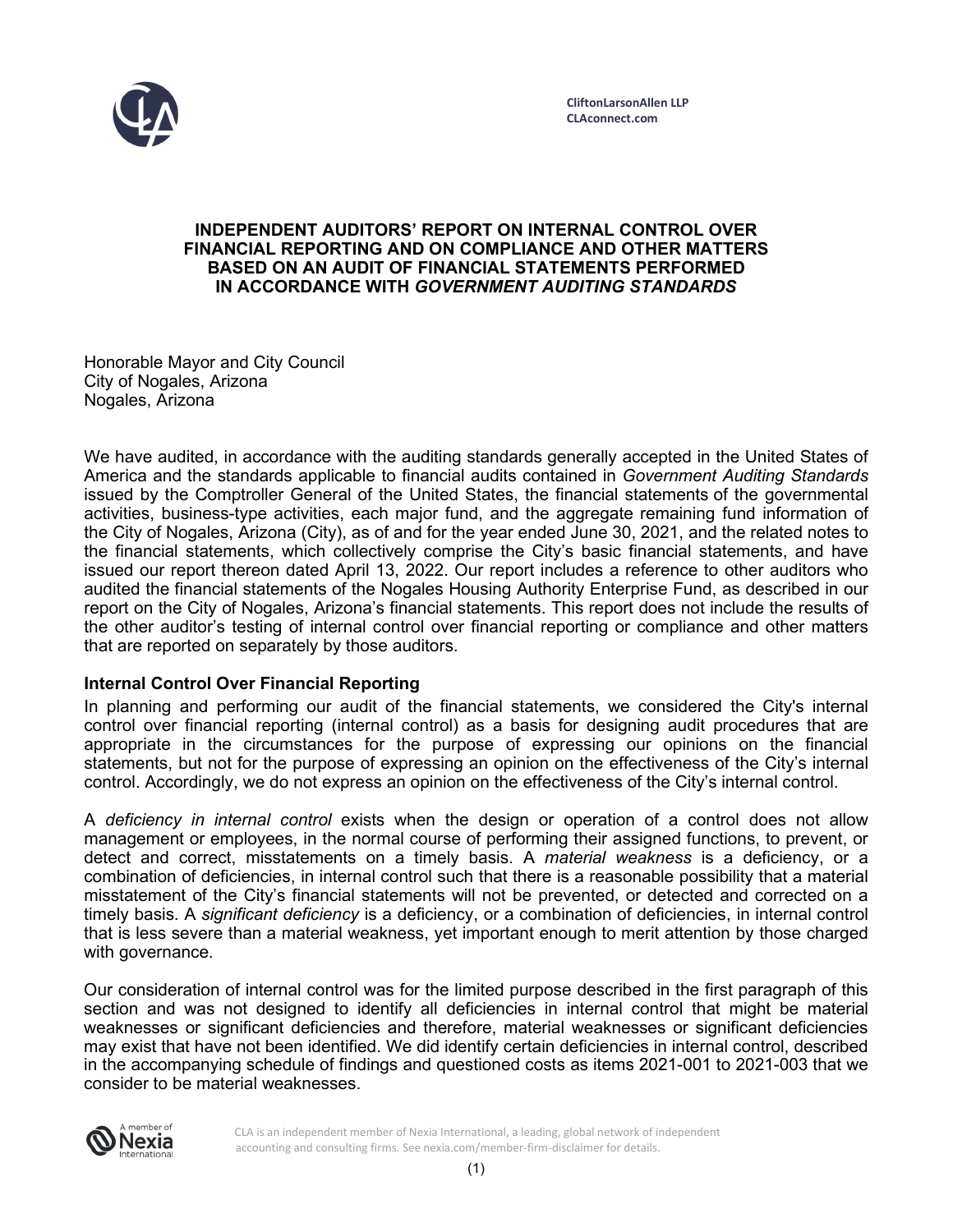#### **Compliance and Other Matters**

As part of obtaining reasonable assurance about whether the City's financial statements are free from material misstatement, we performed tests of its compliance with certain provisions of laws, regulations, contracts, and grant agreements, noncompliance with which could have a direct and material effect on the financial statements. However, providing an opinion on compliance with those provisions was not an objective of our audit, and accordingly, we do not express such an opinion. The results of our tests disclosed an instance of noncompliance or other matters that is required to be reported under *Government Auditing Standards* and which is described in the accompanying schedule of findings and questioned costs as item 2021-003.

#### **City of Nogales, Arizona's Response to Finding**

The City's responses to the findings identified in our audit are described in the accompanying schedule of findings and questioned costs. The City's responses were not subjected to the auditing procedures applied in the audit of the financial statements and, accordingly, we express no opinion on them.

# **Purpose of this Report**

The purpose of this report is solely to describe the scope of our testing of internal control and compliance and the results of that testing, and not to provide an opinion on the effectiveness of the City's internal control or on compliance. This report is an integral part of an audit performed in accordance with *Government Auditing Standards* in considering the City's internal control and compliance. Accordingly, this communication is not suitable for any other purpose.

Viifton Larson Allen LLP

**CliftonLarsonAllen LLP** 

Phoenix, Arizona April 13, 2022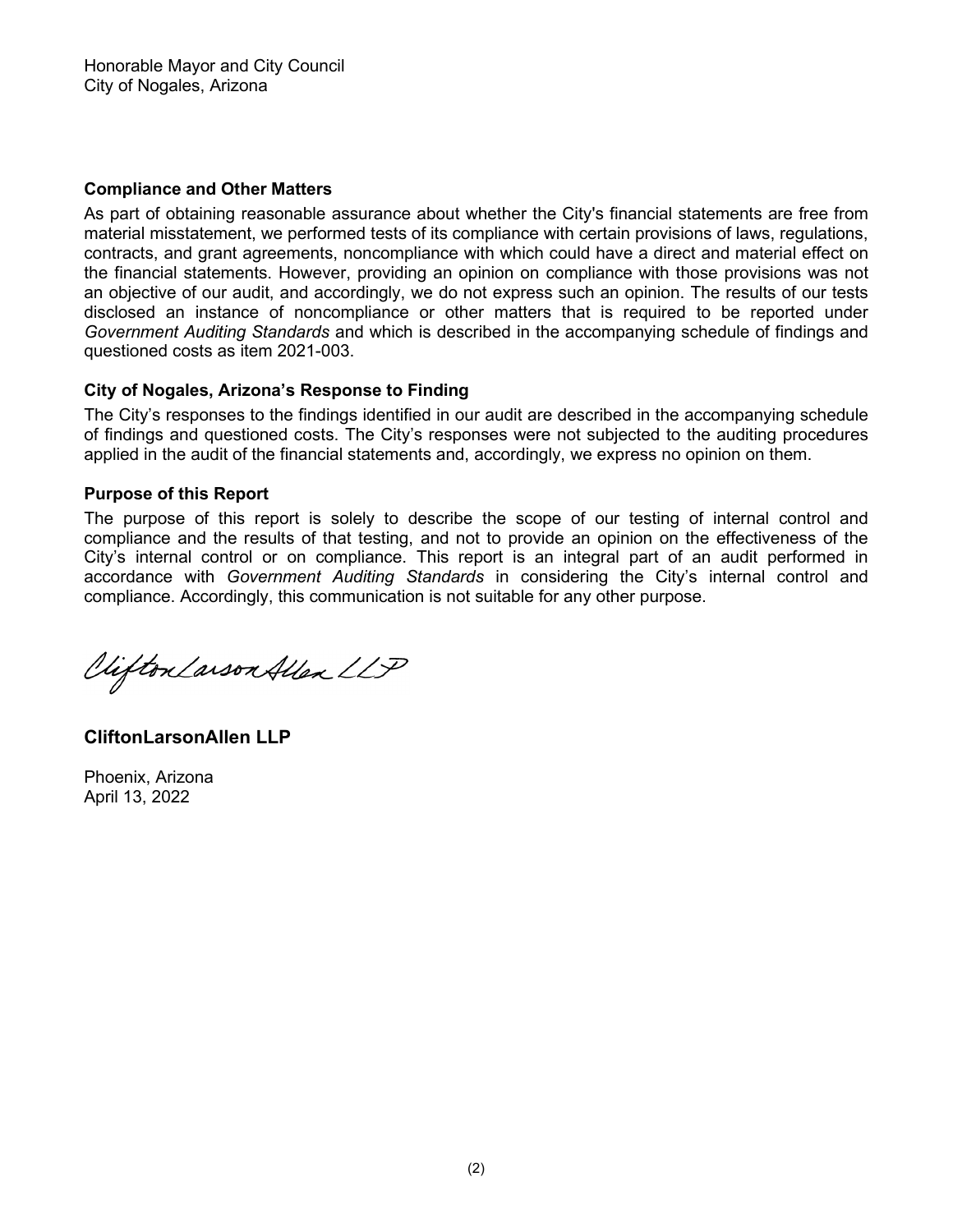

#### **INDEPENDENT AUDITORS' REPORT ON COMPLIANCE FOR EACH MAJOR FEDERAL PROGRAM, REPORT ON INTERNAL CONTROL OVER COMPLIANCE, AND REPORT ON THE SCHEDULE OF EXPENDITURES OF FEDERAL AWARDS REQUIRED BY THE UNIFORM GUIDANCE**

Honorable Mayor and City Council City of Nogales, Arizona Nogales, Arizona

# **Report on Compliance for Each Major Federal Program**

We have audited the City of Nogales, Arizona (City)'s compliance with the types of compliance requirements described in the *OMB Compliance Supplement* that could have a direct and material effect on each of the City's major federal programs for the year ended June 30, 2021. The City's major federal programs are identified in the summary of auditors' results section of the accompanying schedule of findings and questioned costs.

The City's basic financial statements include the operations of the Nogales Housing Authority Enterprise Fund, which expended \$2,092,023 in federal awards which is not included in the accompanying schedule of expenditures of federal awards for the year ended June 30, 2021. Our audit described below did not include the operations of the Nogales Housing Authority because the component unit engaged its own separate audit in accordance with Uniform Guidance.

# *Management's Responsibility*

Management is responsible for compliance with federal statutes, regulations, and the terms and conditions of its federal awards applicable to its federal programs.

# *Auditors' Responsibility*

Our responsibility is to express an opinion on compliance for each of the City's major federal programs based on our audit of the types of compliance requirements referred to above. We conducted our audit of compliance in accordance with auditing standards generally accepted in the United States of America; the standards applicable to financial audits contained in *Government Auditing Standards*, issued by the Comptroller General of the United States; and the audit requirements of Title 2 U.S. *Code of Federal Regulations* Part 200, *Uniform Administrative Requirements, Cost Principles, and Audit Requirements for Federal Awards* (Uniform Guidance). Those standards and the Uniform Guidance require that we plan and perform the audit to obtain reasonable assurance about whether noncompliance with the types of compliance requirements referred to above that could have a direct and material effect on a major federal program occurred. An audit includes examining, on a test basis, evidence about the City's compliance with those requirements and performing such other procedures as we considered necessary in the circumstances.



CLA is an independent member of Nexia International, a leading, global network of independent accounting and consulting firms. See nexia.com/member-firm-disclaimer for details.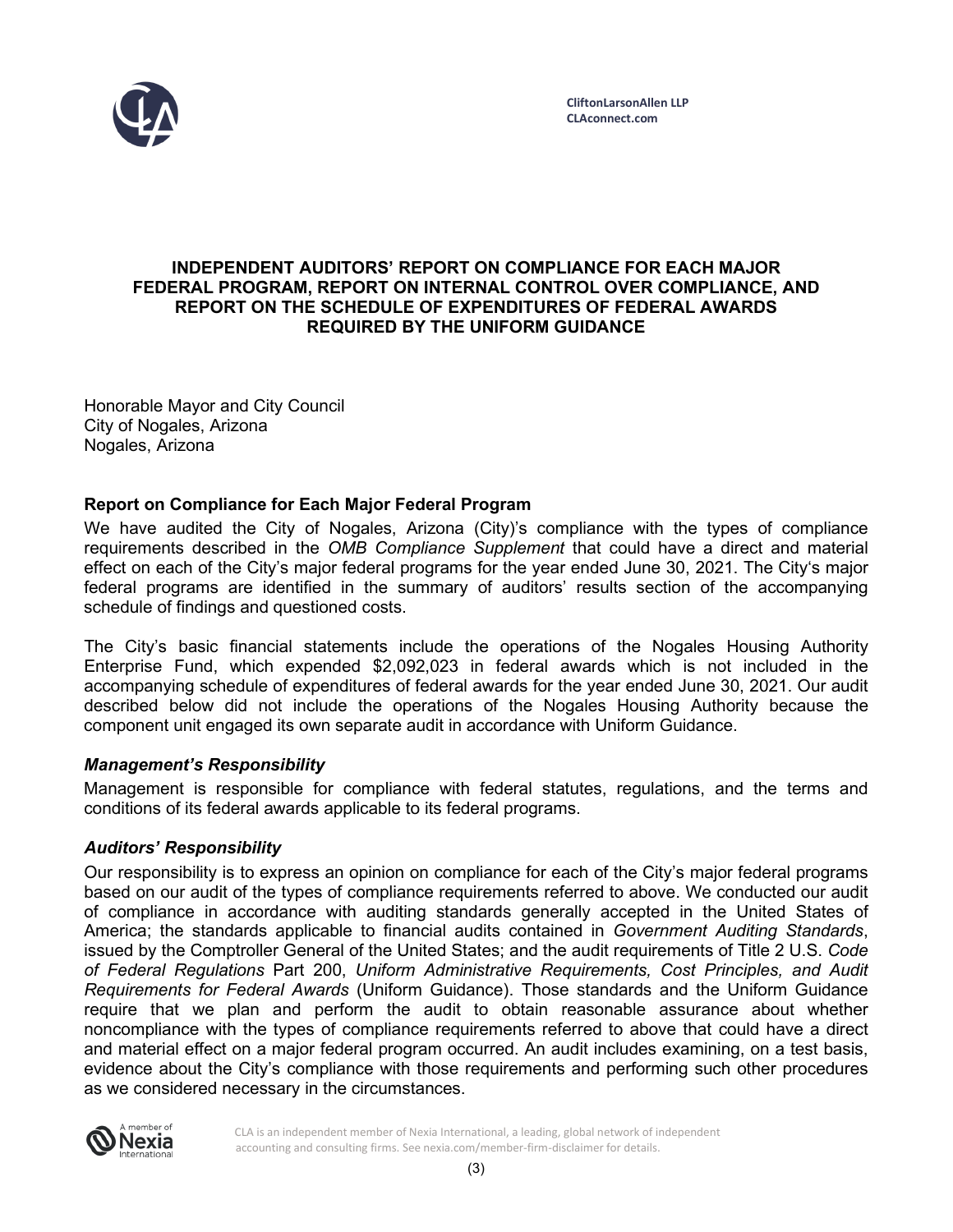We believe that our audit provides a reasonable basis for our opinion on compliance for each major federal program. However, our audit does not provide a legal determination of the City's compliance.

## *Opinion on the Major Federal Program*

In our opinion, the City complied, in all material respects, with the types of compliance requirements referred to above that could have a direct and material effect on each of its major federal programs for the year ended June 30, 2021.

#### **Report on Internal Control Over Compliance**

Management of the City is responsible for establishing and maintaining effective internal control over compliance with the types of compliance requirements referred to above. In planning and performing our audit of compliance, we considered the City's internal control over compliance with the types of requirements that could have a direct and material effect on each major federal program to determine the auditing procedures that are appropriate in the circumstances for the purpose of expressing an opinion on compliance for each major federal program and to test and report on internal control over compliance in accordance with the Uniform Guidance, but not for the purpose of expressing an opinion on the effectiveness of internal control over compliance. Accordingly, we do not express an opinion on the effectiveness of the City's internal control over compliance.

A *deficiency in internal control over compliance* exists when the design or operation of a control over compliance does not allow management or employees, in the normal course of performing their assigned functions, to prevent, or detect and correct, noncompliance with a type of compliance requirement of a federal program on a timely basis. A *material weakness in internal control over compliance* is a deficiency, or a combination of deficiencies, in internal control over compliance, such that there is a reasonable possibility that material noncompliance with a type of compliance requirement of a federal program will not be prevented, or detected and corrected, on a timely basis. A *significant deficiency in internal control over compliance* is a deficiency, or a combination of deficiencies, in internal control over compliance with a type of compliance requirement of a federal program that is less severe than a material weakness in internal control over compliance, yet important enough to merit attention by those charged with governance.

Our consideration of internal control over compliance was for the limited purpose described in the first paragraph of this section and was not designed to identify all deficiencies in internal control over compliance that might be material weaknesses or significant deficiencies. We did not identify any deficiencies in internal control over compliance that we consider to be material weaknesses. However, material weaknesses may exist that have not been identified.

The purpose of this report on internal control over compliance is solely to describe the scope of our testing of internal control over compliance and the results of that testing based on the requirements of the Uniform Guidance. Accordingly, this report is not suitable for any other purpose.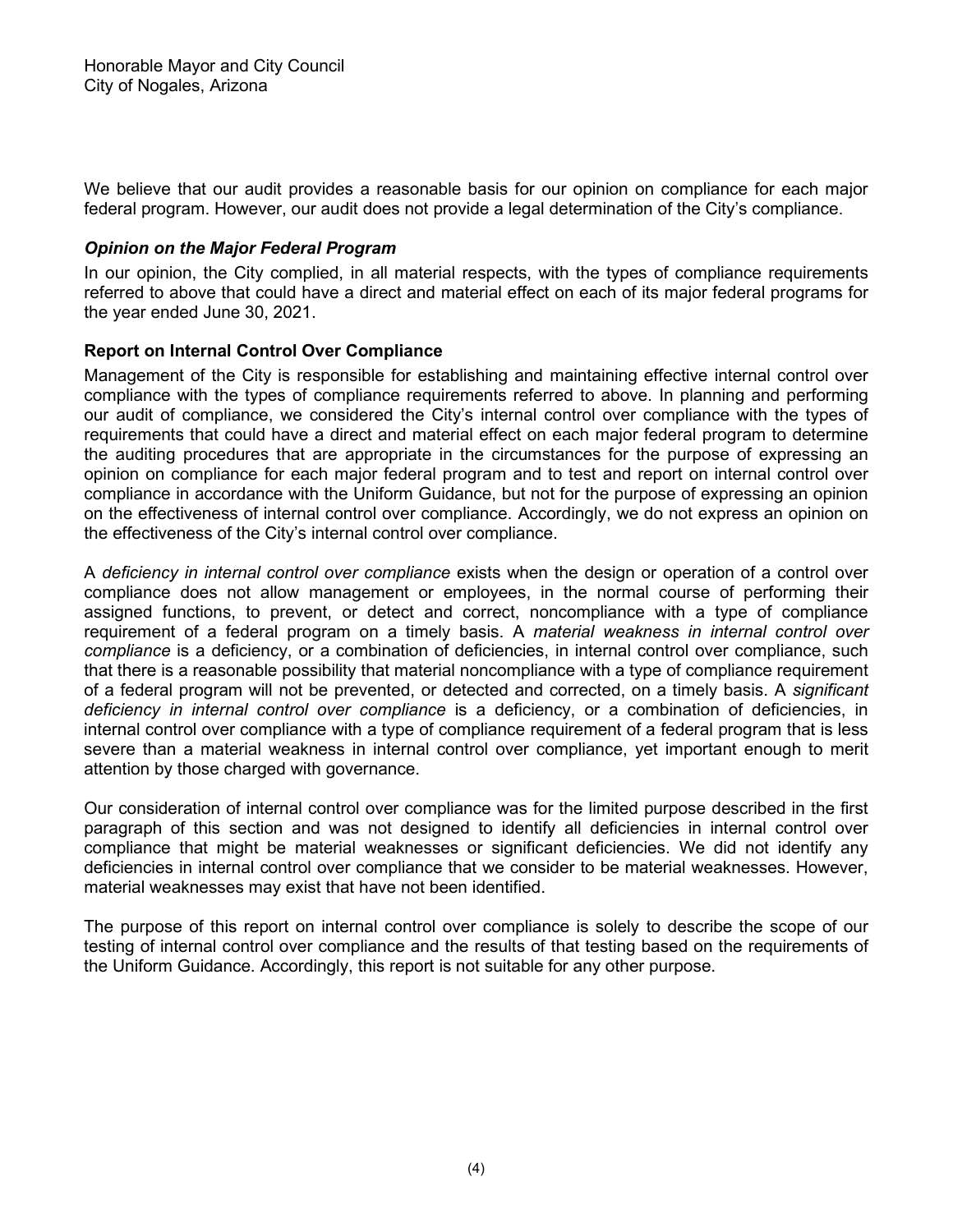# **Report on Schedule of Expenditures of Federal Awards Required by the Uniform Guidance**

We have audited the financial statements of the governmental activities, business-type activities, each major fund, and the aggregate remaining fund information of the City of Nogales, Arizona as of and for the year ended June 30, 2021, and the related notes to the financial statements, which collectively comprise the City of Nogales, Arizona's basic financial statements. We issued our report thereon dated April 13, 2022, which contained unmodified opinions on those financial statements. Our report included a reference to other auditors. Our audit was conducted for the purpose of forming opinions on the financial statements that collectively comprise the basic financial statements. The accompanying schedule of expenditures of federal awards is presented for purposes of additional analysis as required by the Uniform Guidance and is not a required part of the basic financial statements. Such information is the responsibility of management and was derived from and relates directly to the underlying accounting and other records used to prepare the basic financial statements. The information has been subjected to the auditing procedures applied in the audit of the financial statements and certain additional procedures, including comparing and reconciling such information directly to the underlying accounting and other records used to prepare the basic financial statements or to the basic financial statements themselves, and other additional procedures in accordance with auditing standards generally accepted in the United States of America. In our opinion, the schedule of expenditures of federal awards is fairly stated in all material respects in relation to the basic financial statements as a whole.

Viifton Larson Allen LLP

**CliftonLarsonAllen LLP**

Phoenix, Arizona April 13, 2022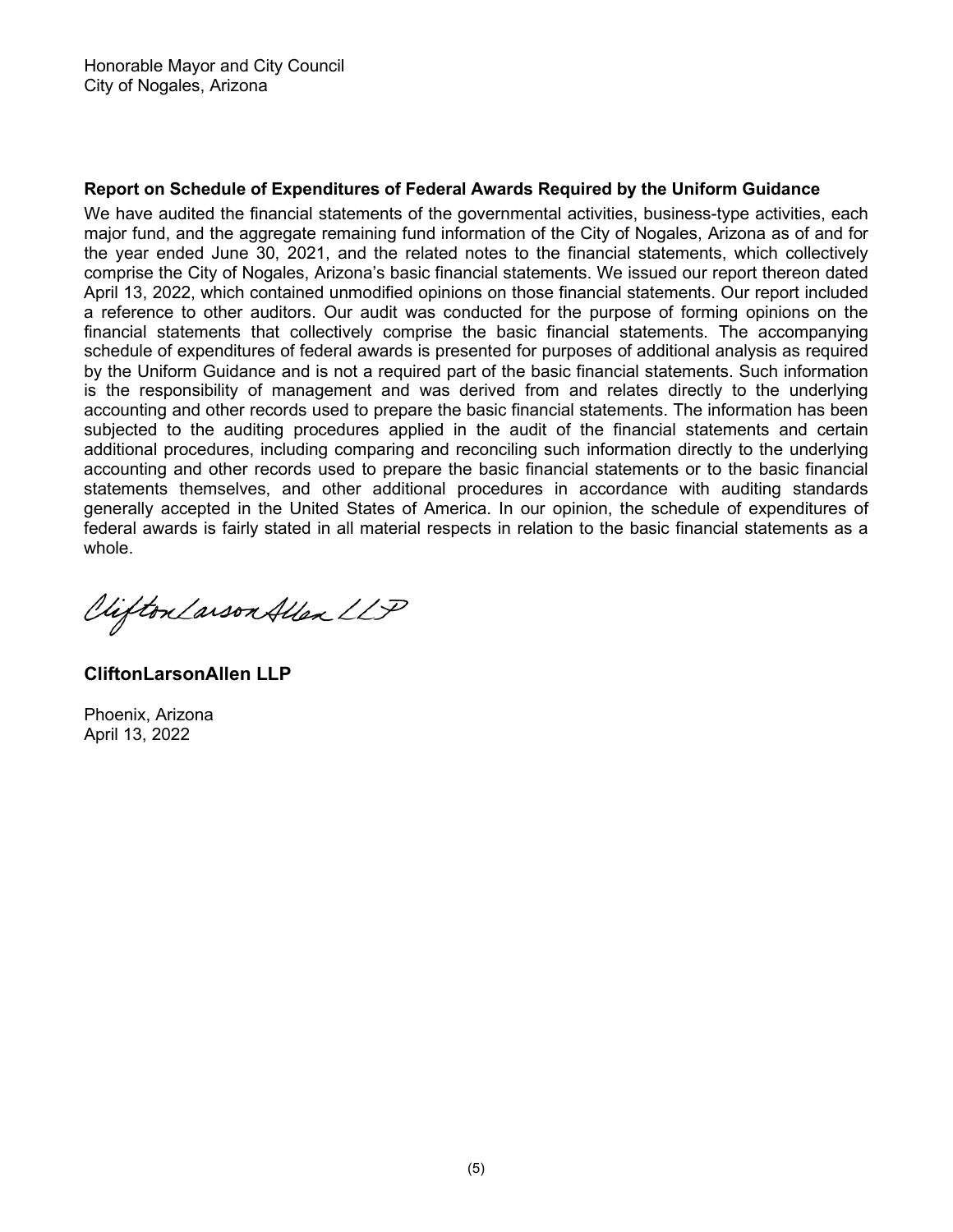# **SECTION I – SUMMARY OF AUDITORS' RESULTS**

# *Financial Statements*

| Type of auditor's report issued:                                                                         | <b>Unmodified</b>                                                            |  |                                               |
|----------------------------------------------------------------------------------------------------------|------------------------------------------------------------------------------|--|-----------------------------------------------|
| Internal control over financial reporting:                                                               |                                                                              |  |                                               |
| Material weakness(es) identified?                                                                        | X yes ________ no                                                            |  |                                               |
| Significant deficiency(ies) identified?                                                                  |                                                                              |  | yes X none reported                           |
| Noncompliance material to financial<br>statements noted?                                                 | <u>X</u> yes ________ no                                                     |  |                                               |
| <b>Federal Awards</b>                                                                                    |                                                                              |  |                                               |
| Internal control over major programs:                                                                    |                                                                              |  |                                               |
| Material weakness(es) identified?<br>$\bullet$                                                           | _____________ yes _____ X ____ no                                            |  |                                               |
| Significant deficiency(ies) identified?                                                                  |                                                                              |  | $\frac{1}{2}$ yes $\frac{X}{2}$ none reported |
| Type of auditor's report issued on compliance<br>for major programs:                                     | <b>Unmodified</b>                                                            |  |                                               |
| Any audit findings disclosed that are required<br>to be reported in accordance with<br>2 CFR 200.516(a)? | ___________ yes ____ X ____ no                                               |  |                                               |
| Identification of major programs:                                                                        |                                                                              |  |                                               |
| <b>Federal Assistance Listing Numbers</b><br>97.067                                                      | Name of Federal Program or Cluster<br><b>Homeland Security Grant Program</b> |  |                                               |
| Dollar threshold used to distinguish between<br>Type A and Type B programs:                              | \$750,000                                                                    |  |                                               |
| Auditee qualified as low-risk auditee?                                                                   | _________ yes ____ X ____ no                                                 |  |                                               |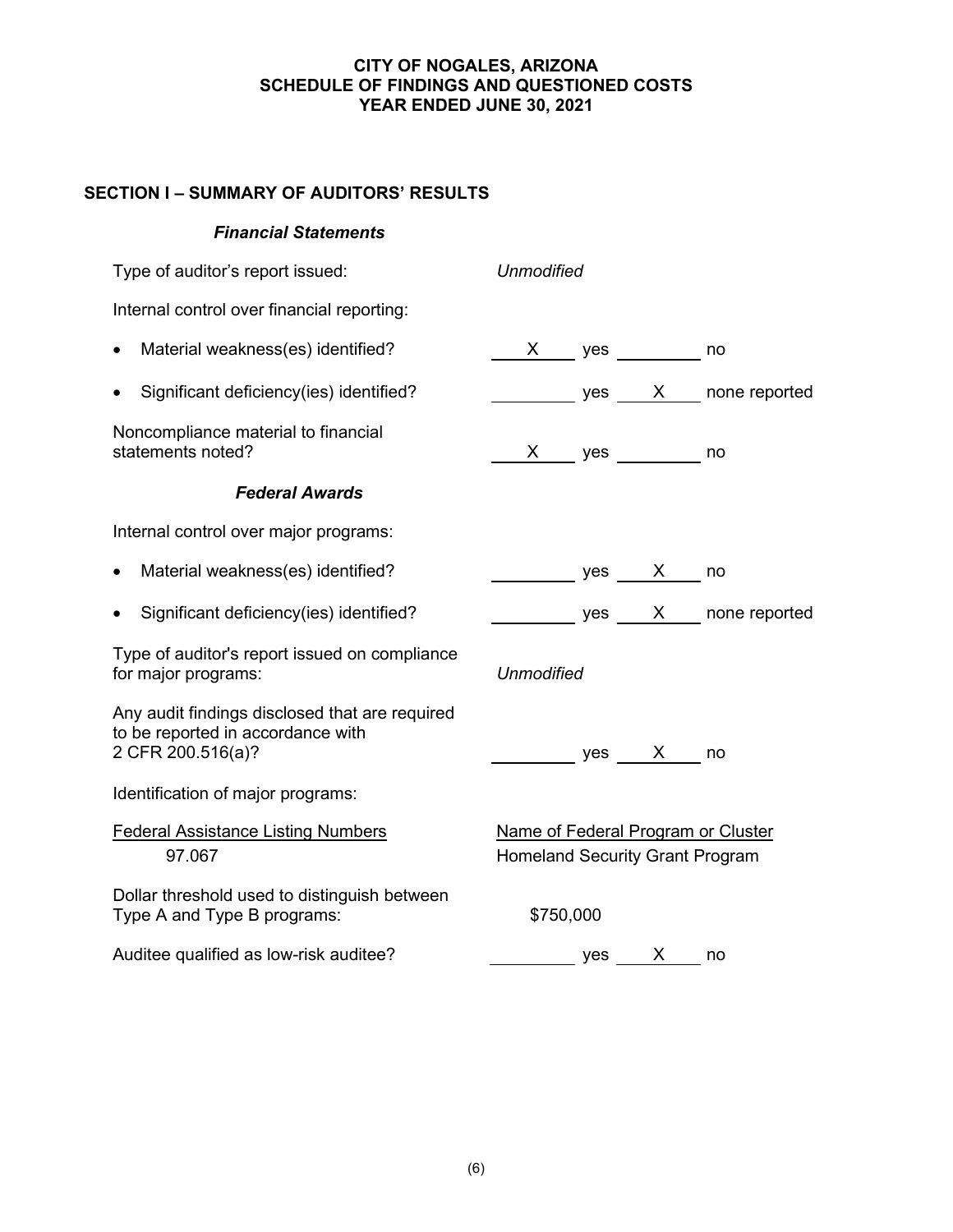## **SECTION II – FINANCIAL STATEMENT FINDINGS**

#### **2021-001: Preparation of the Financial Statements**

**Type of Finding:** Material Weakness in Internal Controls over Financial Reporting

**Condition:** The City contracted with the auditors to draft the financial statements based on the records and schedules provided to the auditors. As part of drafting the financial statements, we proposed adjustments to convert the fund financial statements to the government-wide financial statements, as well as draft footnote disclosures.

**Criteria or specific requirement:** Internal controls would dictate that management have internal controls designed that would allow City management to draft the financial statements and related disclosures to prevent a material misstatement from going undetected and uncorrected.

**Effect:** Although management performed a review of the draft financial statements and has assumed full responsibility for the preparation of the financial statements, the lack of formal procedures to prepare the required footnote disclosures and record the conversion entries from the fund level financial statements to the government-wide financial statements, could result in a material misstatement going undetected and uncorrected.

**Cause:** The City experienced turnover in a management position within the finance department. Although the key management positions were in place for most of the fiscal year, certain financial statement adjustments and disclosures required additional time to learn and execute from City management.

#### **Repeat Finding:** No

**Recommendation:** We recommend the City continue to evaluate its internal control processes and procedures to determine if additional internal control procedures and close-out procedures should be implemented to allow the City to prepare the footnote disclosures and schedules and adequately prepare the reconciliation of the fund level financial statements to the government-wide financial statements.

**Views of Responsible Officials:** The City concurs with this recommendation.

**Contact Person:** Mr. John Kissinger, Deputy City Manager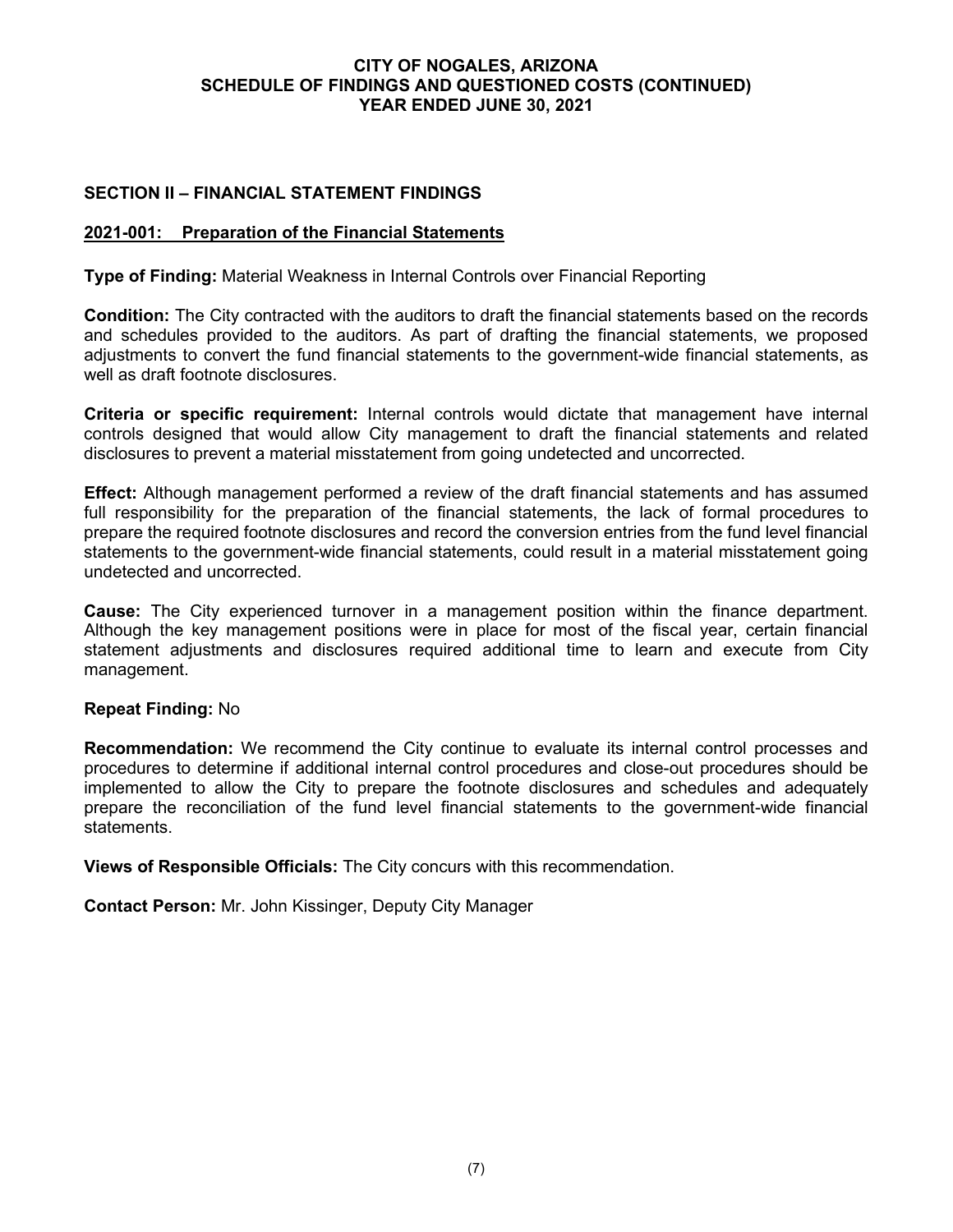# **SECTION II – FINANCIAL STATEMENT FINDINGS (CONTINUED)**

#### **2021-002: Material Audit Adjustments**

**Type of Finding:** Material Weakness in Internal Controls over Financial Reporting

**Condition:** During the course of performing the audit, we identified material audit adjustments that were proposed and subsequently recorded to properly state account balances and activity of the City.

We proposed and the City subsequently recorded adjustments to: 1) convert the fund financial statements from the modified accrual basis of accounting to the accrual basis of accounting for the government-wide financial statements. 2) adjust investments and related income to properly record the change in fair market value, 3) properly record debt and trustee activity during the year, 4) adjust the pension and other postemployment benefits (OPEB), liability, deferred outflows and inflows of resources and the pension and OPEB expense; and 5) record various correcting entries in the statement of net position/balance sheet and the statement of revenues, expenditures/expenses and changes in fund balance/net position.

**Criteria or Specific Requirement:** Internal controls would dictate that an adequate review process be put into place to prevent a material misstatement from going undetected and uncorrected.

**Effect:** Audit adjustments were proposed and subsequently approved and recorded by the City to correct account balances and activity. The lack of proper controls over year-end closing procedures could result in a material misstatement going undetected and uncorrected.

**Cause:** The City experienced turnover in a management position within the finance department. Although the management position was hired near fiscal year end, certain year-end close procedures and reconciliations of account balances were not completed to detect material misstatements.

#### **Repeat Finding:** Yes, See 2020-001

**Recommendation:** We recommend the City continue to evaluate its internal control processes to determine if additional internal control procedures should be implemented to identify year-end closing adjustments. City management should develop procedures with the Finance Director for year-end close-out that can be used as a checklist in closing out June 30, 2022 that are designed to identify material adjustments that are required.

**Views of Responsible Officials:** The City concurs with this recommendation.

**Contact Person:** Mr. John Kissinger, Deputy City Manager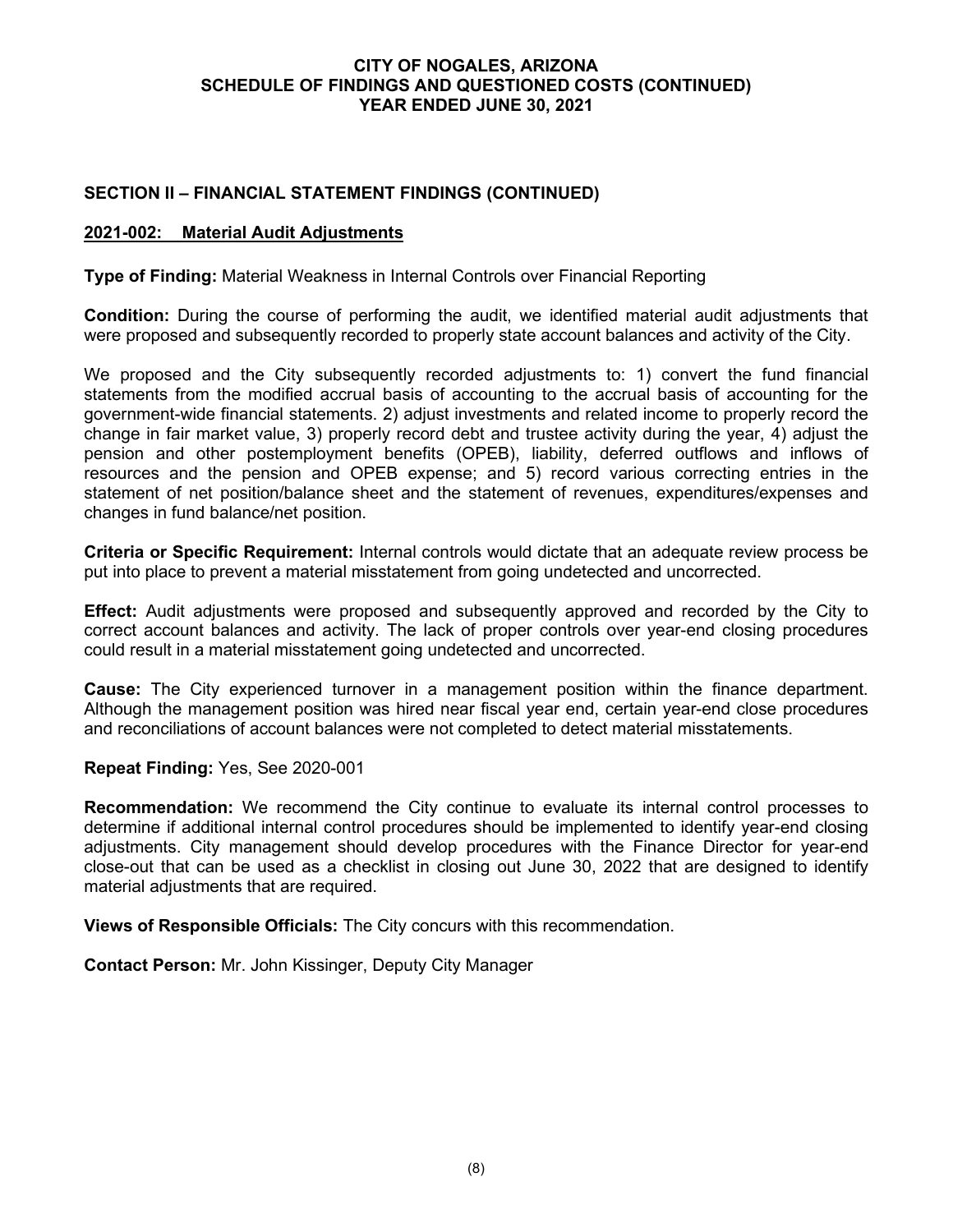## **SECTION II – FINANCIAL STATEMENT FINDINGS (CONTINUED)**

#### **2021-003: Timeliness of Financial Reporting**

**Type of Finding:** Material Weakness in Internal Controls over Financial Reporting and Material Noncompliance

**Condition:** The June 30, 2021 audit was not completed by February 28, 2022 in accordance with the City's continuing bond disclosure requirements.

**Criteria or Specific Requirement:** Continuing bond disclosure requirements.

**Effect:** Although the effect of noncompliance with the continuing bond disclosure requirements is not known, the lack of presenting audited financial statements within 8 months of fiscal year end, could result in a material noncompliance and does not provide timely financial information to those with a vested interest in the City's financial statements.

**Cause:** An actuarial study for the City's other postemployment benefits was not completed until March 2022 and a number of adjusting journal entries were necessary to properly record financial activity of the City, including debt payments, pension and other postemployment benefits, and City revenues and expenditures/expenses. The delay in the completion of the actuarial study of the City's single employer OPEB plan resulted in a delay of the City's financial statement audit, as well as the separately audited Nogales Housing Authority (audited by other auditors). The City's financial statements could not be prepared until the Nogales Housing Authority audit was completed.

#### **Repeat Finding:** No

**Recommendation:** We recommend the City continue to evaluate its internal control processes to determine if additional internal control procedures should be implemented to identify year-end closing adjustments. City management should develop procedures and schedules that detail dates to have third party reports completed, reconciliations of significant account balances and year-end close-out adjustments that can be used as a checklist in closing out June 30, 2022 financial statements.

**Views of Responsible Officials:** The City concurs with this recommendation.

**Contact Person:** Mr. John Kissinger, Deputy City Manager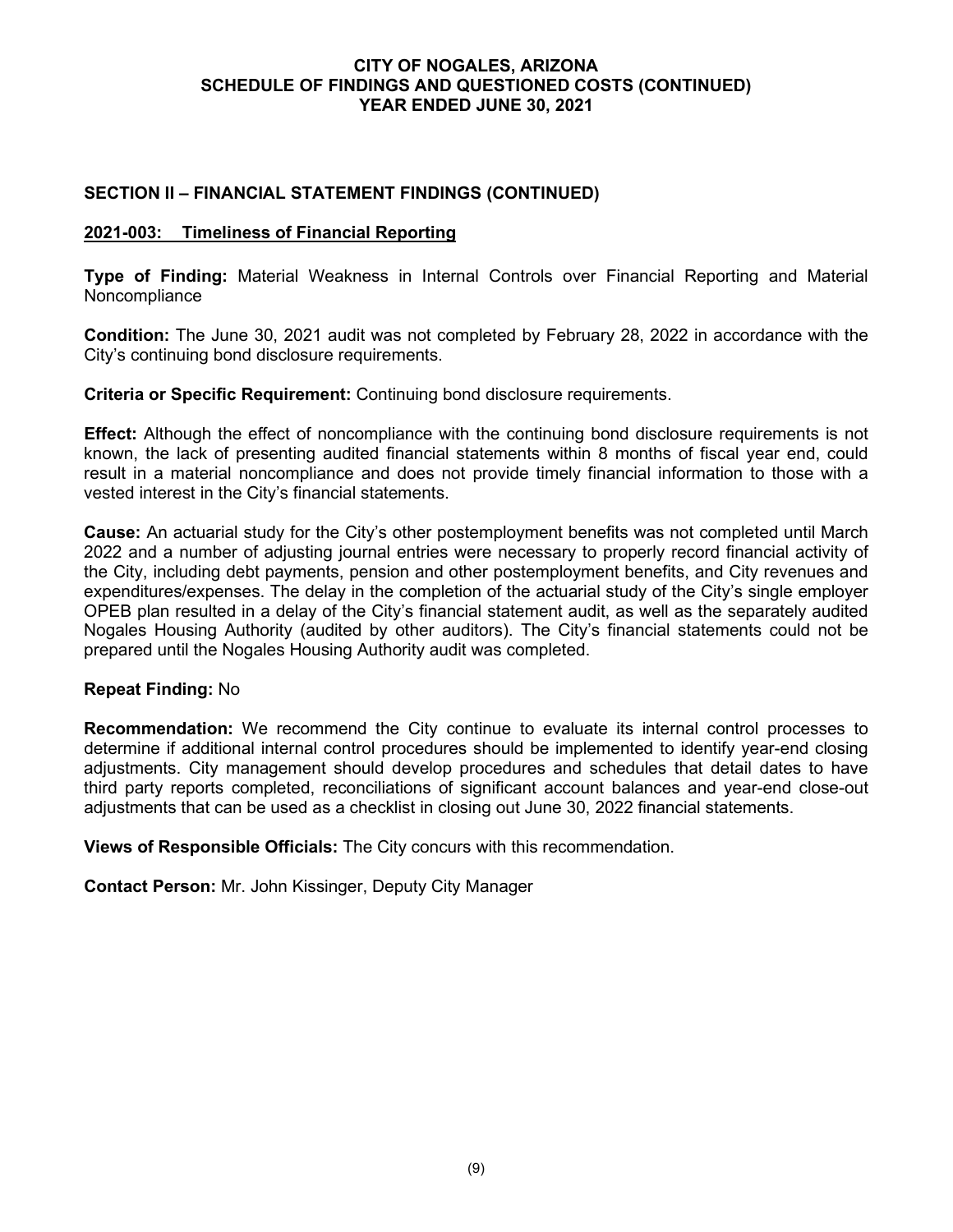# **SECTION III – FEDERAL AWARD FINDINGS AND QUESTIONED COSTS**

Our audit did not disclose any matters required to be reported in accordance with 2 CFR 200.516(a).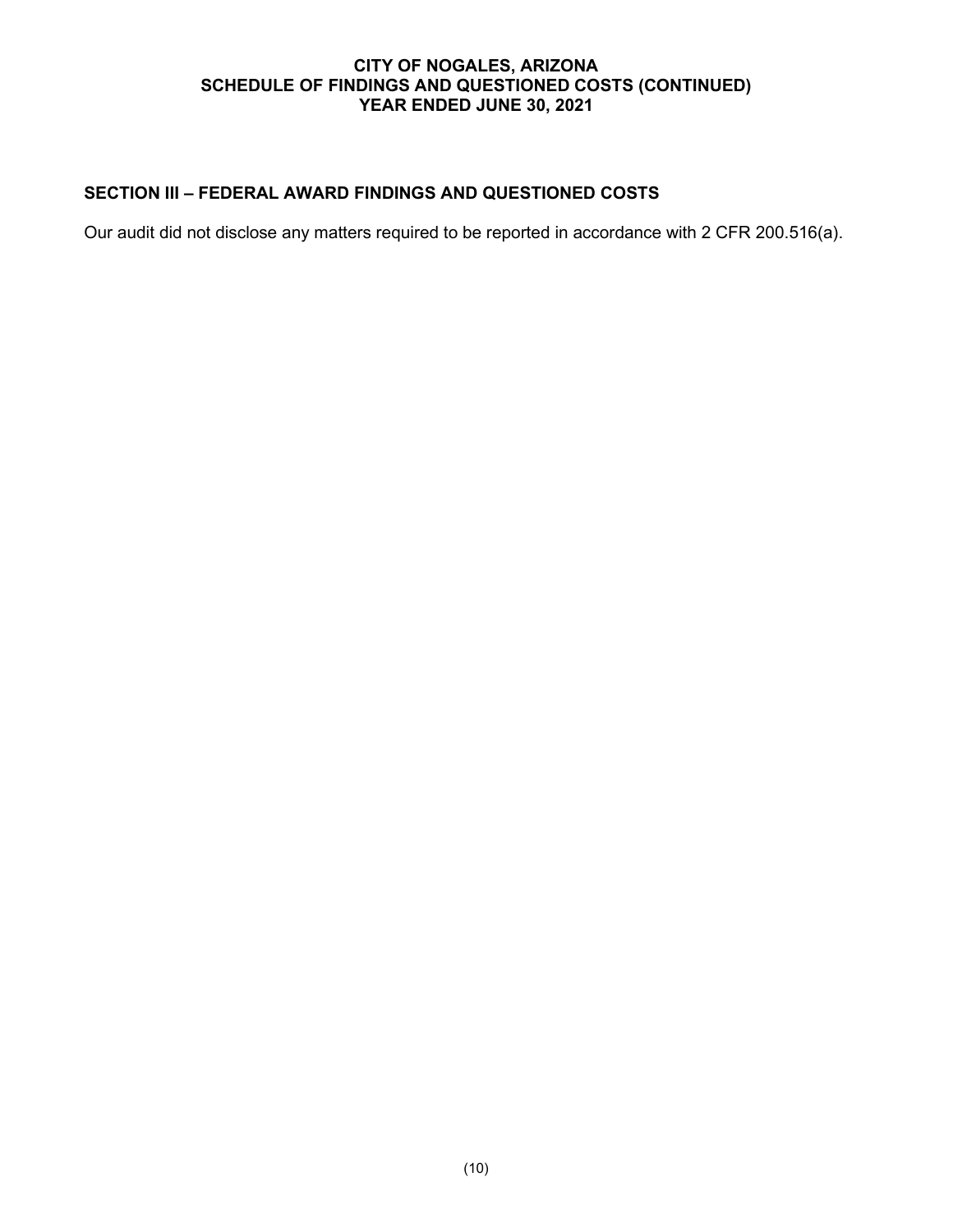# **CITY OF NOGALES, ARIZONA SCHEDULE OF EXPENDITURES OF FEDERAL AWARDS YEAR ENDED JUNE 30, 2021**

|                                                                                                                                                                                    | Federal<br>Assistance          | Pass-Through<br>Entity Identifying              |                              | Total<br>Federal                    | Passed Through           |
|------------------------------------------------------------------------------------------------------------------------------------------------------------------------------------|--------------------------------|-------------------------------------------------|------------------------------|-------------------------------------|--------------------------|
| Federal Grantor, Pass Through Grantor/Program or Cluster                                                                                                                           | <b>Listing Number</b>          | Number                                          |                              | Expenditures                        | to Subrecipients         |
| U.S. Department of Housing & Urban Development<br>Passed through Arizona Department of Housing<br><b>Community Development Block Grant</b>                                         | 14.228                         | None                                            |                              | \$<br>14,000                        | \$                       |
| U.S. Department of Interior<br><b>Water Conservation Field Services</b>                                                                                                            | 15.530                         | Direct                                          |                              | 81,176                              |                          |
| U.S. Department of Justice<br>Immigration and Customs Enforcement<br><b>Bulletproof Vest Partnership Program</b><br><b>COPS Hiring Program</b><br>Total U.S. Department of Justice | 16.Unknown<br>16.607<br>16.710 | <b>Direct</b><br><b>Direct</b><br><b>Direct</b> |                              | 17,836<br>2,932<br>67,745<br>88,513 |                          |
| U.S. Department of Transportation<br>Passed through Governors Office of Highway Safety<br><b>Highway Safety Cluster</b>                                                            |                                |                                                 |                              |                                     |                          |
| State and Community Highway Safety                                                                                                                                                 | 20.600                         | 2020-PTS-038                                    | 363                          |                                     |                          |
| State and Community Highway Safety                                                                                                                                                 | 20.600                         | 2021-PTS-039                                    | 10,732                       |                                     |                          |
| State and Community Highway Safety                                                                                                                                                 | 20.600                         | 2021-OP-013                                     | 5,195                        |                                     |                          |
| Total CFDA Number 20.600                                                                                                                                                           |                                |                                                 |                              | 16,290                              |                          |
| National Priority Safety Programs                                                                                                                                                  | 20.616                         | 2020-405d-026                                   | 2,117                        |                                     |                          |
| National Priority Safety Programs<br>Total CFDA Number 20.616                                                                                                                      | 20.616                         | 2021-405d-026                                   | 2,018                        | 4,135                               | $\overline{\phantom{a}}$ |
| Highway Safety Cluster Total (20.600 and 20.616)                                                                                                                                   |                                |                                                 |                              | 20,425                              | $\blacksquare$           |
| Total U.S. Department of Transportation                                                                                                                                            |                                |                                                 |                              | 20,425                              |                          |
| <b>Environmental Protection Agency</b><br>Passed through North American Development Bank<br><b>Congressionally Mandated Projects</b>                                               | 66.202                         | TAA20-13                                        |                              | 107,375                             |                          |
| Executive Office of the President                                                                                                                                                  |                                |                                                 |                              |                                     |                          |
| Passed through City of Tucson                                                                                                                                                      |                                |                                                 |                              |                                     |                          |
| High Intensity Drug Trafficking Area (HIDTA)                                                                                                                                       | 95.001                         | G19SA0007A                                      | 53,625                       |                                     |                          |
| High Intensity Drug Trafficking Area (HIDTA)                                                                                                                                       | 95.001                         | G20SA0007A                                      | 66,439                       |                                     |                          |
| Total Executive Office of the President                                                                                                                                            |                                |                                                 |                              | 120,064                             |                          |
| U.S. Department of Homeland Security<br>Passed through State of Arizona<br>Homeland Security Grant Program<br>Homeland Security Grant Program<br>Homeland Security Grant Program   | 97.067<br>97.067<br>97.067     | 190426-01<br>180431-02<br>200430-02             | 524,390<br>181,071<br>58,971 |                                     |                          |
| Total U.S. Department of Homeland Security                                                                                                                                         |                                |                                                 |                              | 764,432                             |                          |
| <b>Total Expenditures of Federal Awards</b>                                                                                                                                        |                                |                                                 |                              | 1,195,985<br>\$                     | \$                       |
|                                                                                                                                                                                    |                                |                                                 |                              |                                     |                          |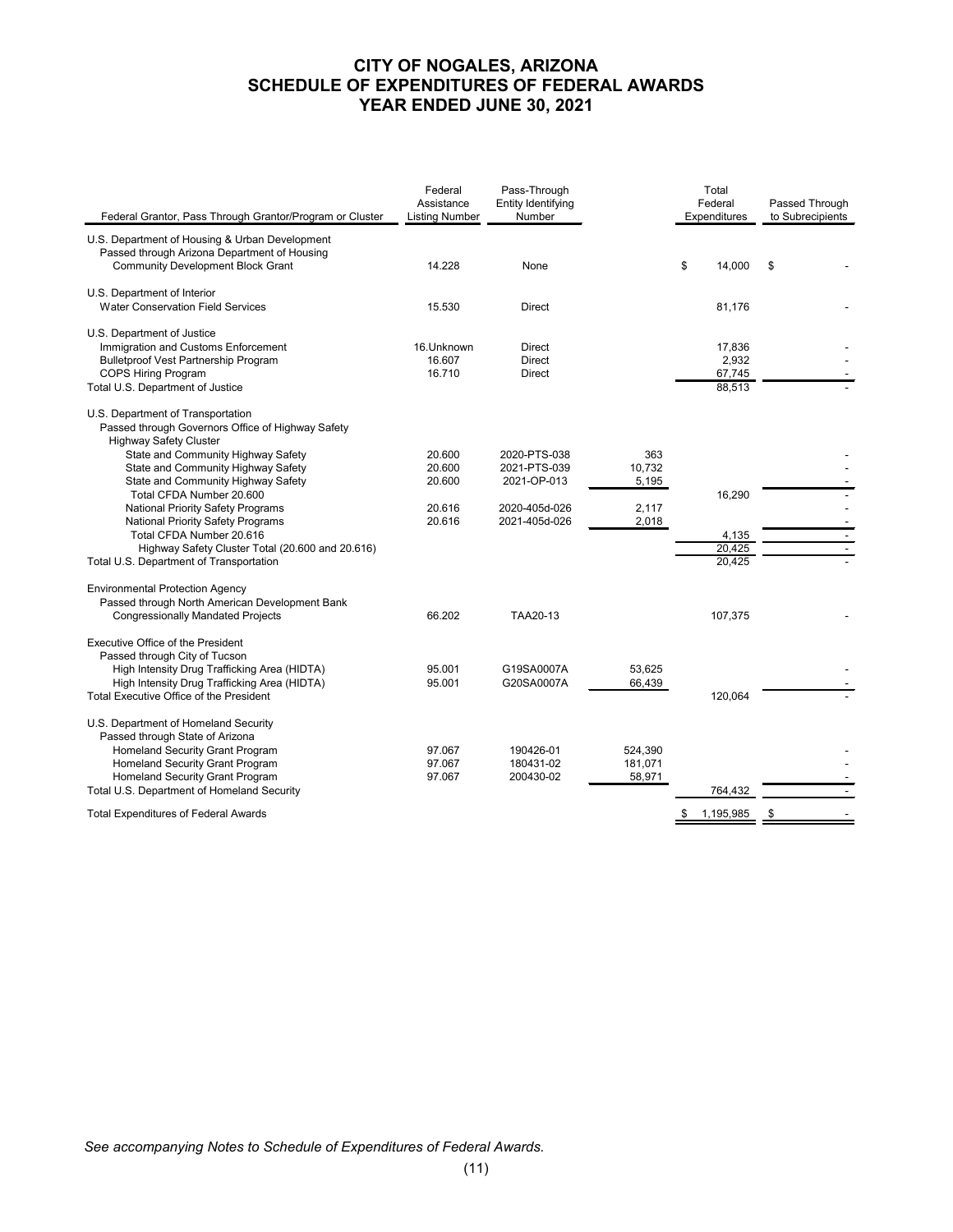#### **CITY OF NOGALES, ARIZONA NOTES TO SCHEDULE OF EXPENDITURES OF FEDERAL AWARDS YEAR ENDED JUNE 30, 2021**

#### **NOTE 1 GENERAL**

The accompanying Schedule of Expenditures of Federal Awards (the Schedule) includes the federal award activity of the City of Nogales, Arizona (City) under programs of the federal government for the year ended June 30, 2021. The City's reporting entity is defined in Note 1 to the City's basic financial statements for the year ended June 30, 2021. All federal awards received directly from federal agencies are included in the schedule, with the exception of \$633,725 for Public and Indian Housing (Federal Assistance Listing No. 14.850), \$95,232 for COVID-19 Public Housing CARES Act Funding (Federal Assistance Listing No. 14.850), \$907,347 for Housing Choice Vouchers (Federal Assistance Listing No. 14.871), and \$455,719 for Public Housing Capital Fund Program (Federal Assistance Listing No. 14.872); these programs were audited by other auditors and are included in a separate single audit reporting package issued by other auditors. The information in this Schedule is presented in accordance with the requirements of 2 CFR Part 200, *Uniform Administrative Requirements, Cost Principles, and Audit Requirements for Federal Awards* (Uniform Guidance)*.* Because the Schedule presents only a selected portion of the operations of the City, it is not intended to and does not present the financial position, changes in net position, or cash flows of the City.

#### **NOTE 2 BASIS OF ACCOUNTING**

Expenditures reported on the Schedule are reported on the modified accrual basis of accounting, which is described in Note 1 to the City's basic financial statements for the year ended June 30, 2021. Such expenditures are recognized following the cost principles contained in the Uniform Guidance for all awards. Under these principles, certain types of expenditures are not allowable or are limited as to reimbursement.

#### **NOTE 3 INDIRECT COST**

The City did not elect the 10 percent de minimus indirect cost rate as covered in 2 CFR 200.414.